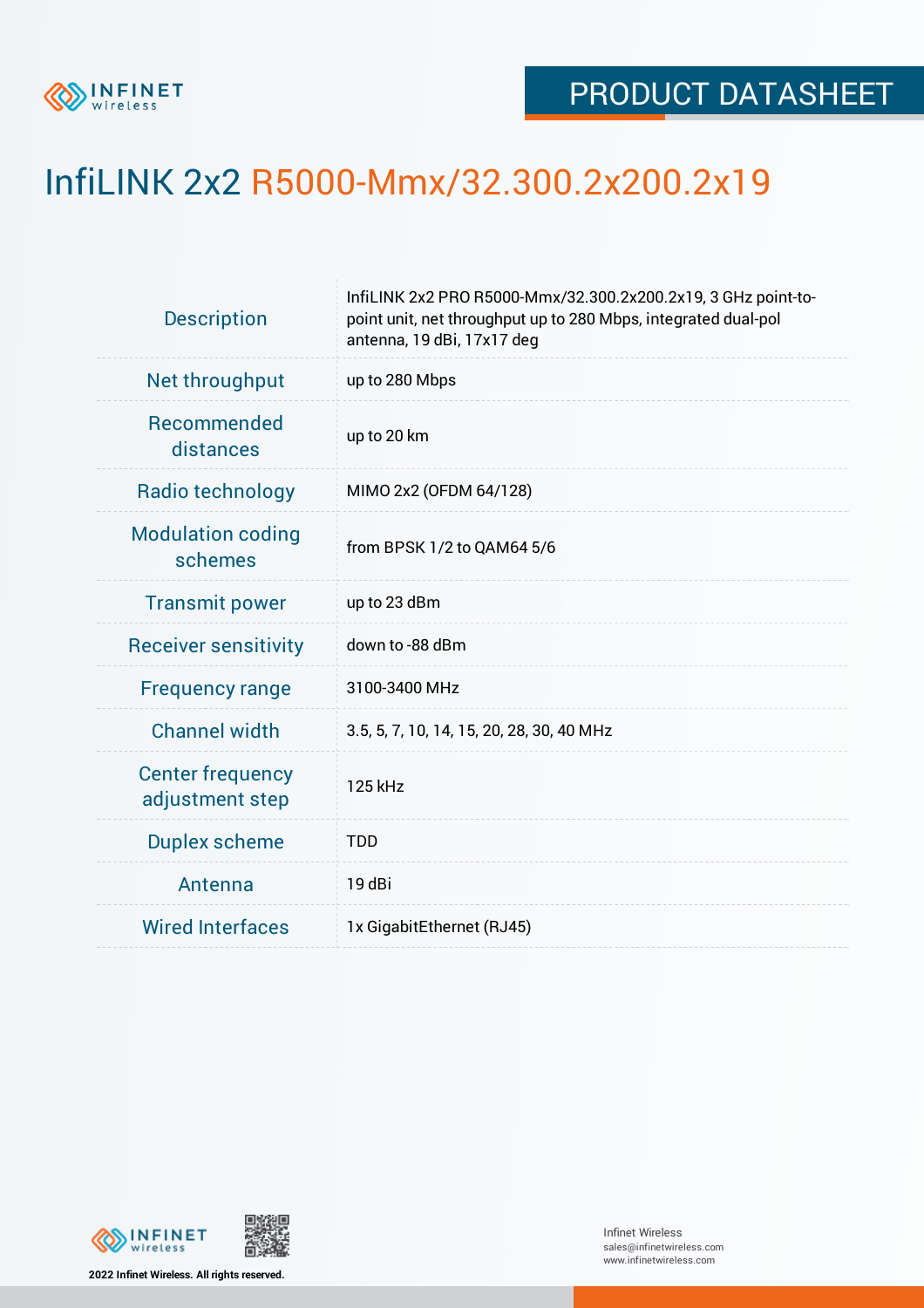

## PRODUCT DATASHEET

## InfiLINK 2x2 R5000-Mmx/32.300.2x200.2x19

| Consumption                | up to 20 W                                                                                                                                                                                                                                                                                                                 |                            |                       |                          |              |                 |  |
|----------------------------|----------------------------------------------------------------------------------------------------------------------------------------------------------------------------------------------------------------------------------------------------------------------------------------------------------------------------|----------------------------|-----------------------|--------------------------|--------------|-----------------|--|
| <b>Power options</b>       | 110-240 VAC @ 50/60 Hz, ±4356 VDC                                                                                                                                                                                                                                                                                          |                            |                       |                          |              |                 |  |
| <b>Outdoor Unit (ODU)</b>  | 305 x 305 x 81 mm, 2.9 kg                                                                                                                                                                                                                                                                                                  |                            |                       |                          |              |                 |  |
|                            |                                                                                                                                                                                                                                                                                                                            |                            |                       |                          |              |                 |  |
| <b>Part Number Options</b> | Prefix<br>R5000-<br><b>Mmx</b>                                                                                                                                                                                                                                                                                             | Freq.<br><b>Band</b><br>32 | <b>Bitrate</b><br>300 | Output<br>Power<br>2x200 | Ant.<br>2x19 | Capacity<br>300 |  |
| <b>Part Number Example</b> | R5000-Mmx/32.300.2x200.2x19                                                                                                                                                                                                                                                                                                |                            |                       |                          |              |                 |  |
| <b>Packing List</b>        | - Outdoor unit R5000-Mmx/32.300.2x200.2x19 - 1 pcs.<br>- Power Supply IDU-BS-G - 1 pcs.<br>- Power Cord - 1 pcs.<br>- Connector - 1 pcs.<br>- Standard RJ-45 connector - 1 pcs.<br>- Shielded RJ-45 connector - 1 pcs.<br>- RJ-45 Plug Cap - 1 pcs.<br>- MONT-KIT-85 Mounting kit - 1 pcs.<br>- Quick Start Guide - 1 pcs. |                            |                       |                          |              |                 |  |



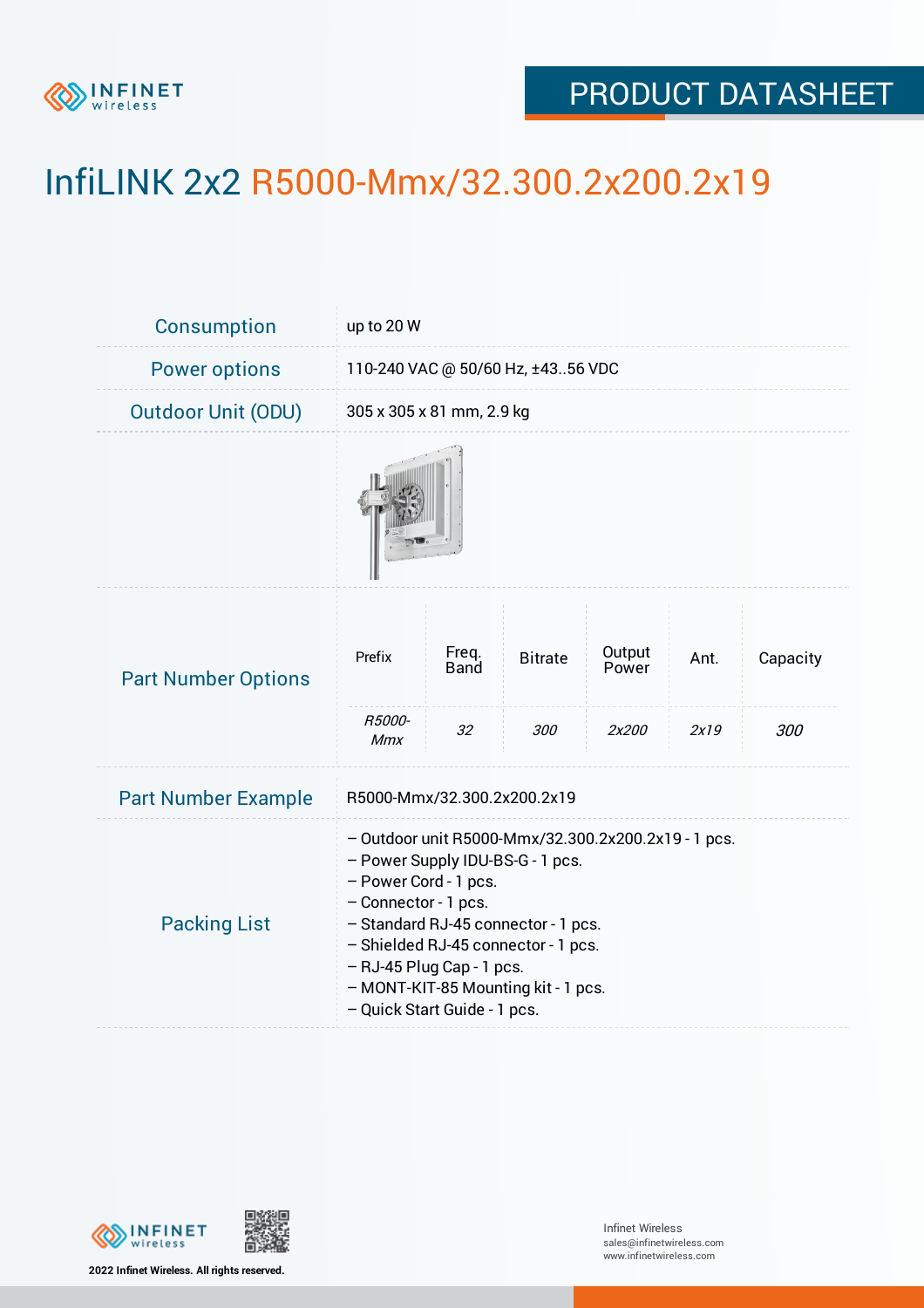

## PRODUCT DATASHEET

# InfiLINK 2x2 R5000-Mmx/32.300.2x200.2x19

### Features

#### **RADIO**

- **Voice/RTP Aware Superpacketing**
- **DFS**
- **Automatic Bitrate Control** Þ
- Þ **Automatic Transmit Power Control**
- ь **TDD synchronization using AUX-ODU-SYNC (excluding Smn/Lmn)**
- **Spectrum Analyzer mode** ۰
- **Channel testing tools** ١

#### **NETWORKING**

- **Ethernet-over-IP and IP-over-IP tunneling**
- **ARP protocol support** ٠
- ۱ **MAC/IP filtering**
- Þ **Full-fledged 2nd layer switch**
- Þ **RIPv2 / OSPFv2 /static routing**
- **L2/L3 Firewall** Þ
- **NAT (multipool, H.323-aware)** Þ
- Þ **DHCP client/server/relay**

#### **MANAGEMENT FEATURES**

- **Various Management Protocols: HTTP, HTTPS, Telnet, SSH, SNMP v1/2c/3 (MIB-II and proprietary MIBs)**
- **Graphical User Interface**
- **LED Indication: power status, wireless and wired link status, signal level**
- **Antenna alignment tool**
- ٠ **Automatic software update**
- **Online monitoring with proprietary EMS InfiMONITOR.**

#### **QUALITY-OF-SERVICE**

- **17 priority queues**
- **IEEE 802.1p support**
- **IP TOS / DiffServ support**
- ٠ **Full voice support**
- **Traffic limiting (absolute, relative, mixed)** ٠
- **Traffic redirection**